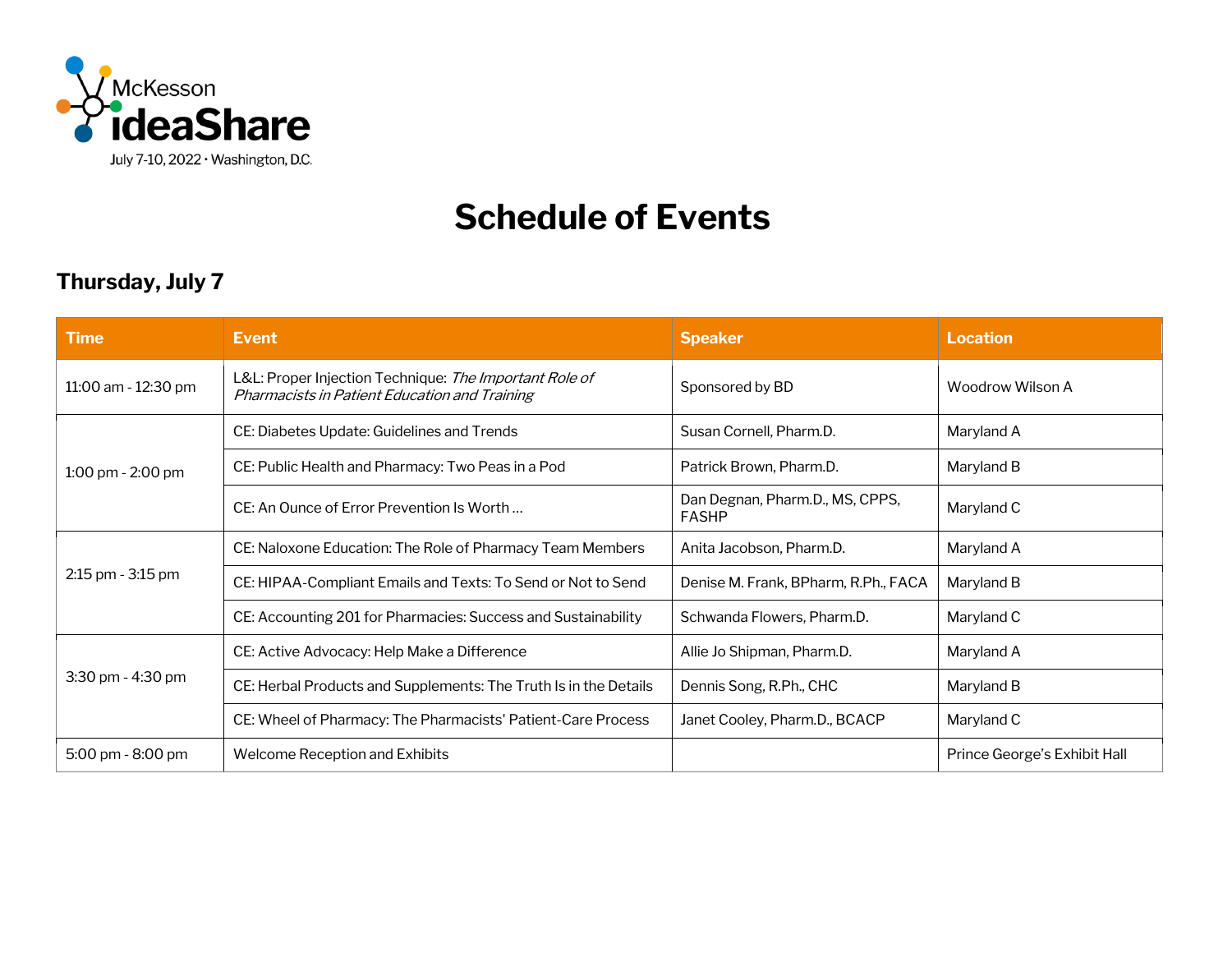## **Friday, July 8**

| <b>Time</b>          | <b>Event</b>                                                        | <b>Speaker</b>                                                   | <b>Location</b>              |
|----------------------|---------------------------------------------------------------------|------------------------------------------------------------------|------------------------------|
| 8:30 am - 9:45 am    | <b>Opening General Session</b>                                      | Eyad Farah, President, Health Mart &<br><b>Health Mart Atlas</b> | Potomac Ballroom             |
| 9:45 am - 11:15 am   | Strong Vision for the Future Learning Map Experience                | Eyad Farah, President, Health Mart &<br><b>Health Mart Atlas</b> | Potomac Ballroom             |
| 11:30 am - 1:00 pm   | Lunch and Learn: Women in Pharmacy (sponsored by Women in<br>Rx)    | Blair Green Thielemier, PharmD                                   | Woodrow Wilson A             |
| 11:30 am $-$ 4:00 pm | Lunch & Exhibits Open (lunch ends 1 p.m.)                           |                                                                  | Prince George's Exhibit Hall |
| 12:00 pm - 12:20 pm  | Pharma Talk: Taking Care of Business and Patients                   | Raj Chhadua, PharmD, RPh                                         | Prince George's Exhibit Hall |
| 12:30 pm - 12:50 pm  | Pharma Talk: Maximizing Pharmacy Operations                         | Leanne Brown, RPh                                                | Prince George's Exhibit Hall |
| 1:00 pm - 2:00 pm    | Roundtable: Affect Your Reimbursement: Payer Performance            |                                                                  | Maryland A                   |
|                      | Roundtable: Get Results: Point of Care Testing                      |                                                                  | Maryland B                   |
| 1:00 pm - 1:20 pm    | Pharma Talk: Managing Pharmacy Inventory                            | Jeremy Sasser                                                    | Prince George's Exhibit Hall |
| 1:30 pm - 1:50 pm    | Pharma Talk: A Spoonful of Efficiency Makes the Medicine Go<br>Down | Sandie Keuker, RPh                                               | Prince George's Exhibit Hall |
| 2:00 pm - 2:20 pm    | Pharma Talk: Follow Me: Attract an Online Audience                  | Phillip Cowley, Pharm.D.                                         | Prince George's Exhibit Hall |
| 2:15 pm - 3:15 pm    | Roundtable: Affect Your Reimbursement: Payer Performance            |                                                                  | Maryland A                   |
|                      | Roundtable: Get Results: Point of Care Testing                      |                                                                  | Maryland B                   |
| 2:30 pm - 2:50 pm    | Pharma Talk: Adherence is Key                                       | Barry Klein, RPh, MS                                             | Prince George's Exhibit Hall |
| 3:00 pm - 3:20 pm    | Pharma Talk: Building Brand Recognition                             | Rannon Ching, Pharm.D.                                           | Prince George's Exhibit Hall |
| 3:30 pm - 3:50 pm    | Pharma Talk: All Up in Your (Front-End) Business                    | Shahida Choudhry, Pharm.D.                                       | Prince George's Exhibit Hall |
| 4:15 pm - 9:00 pm    | Meetings & Receptions (IPC, APCI, Hi-School, APSC, EPIC)            |                                                                  | <b>Gaylord National</b>      |